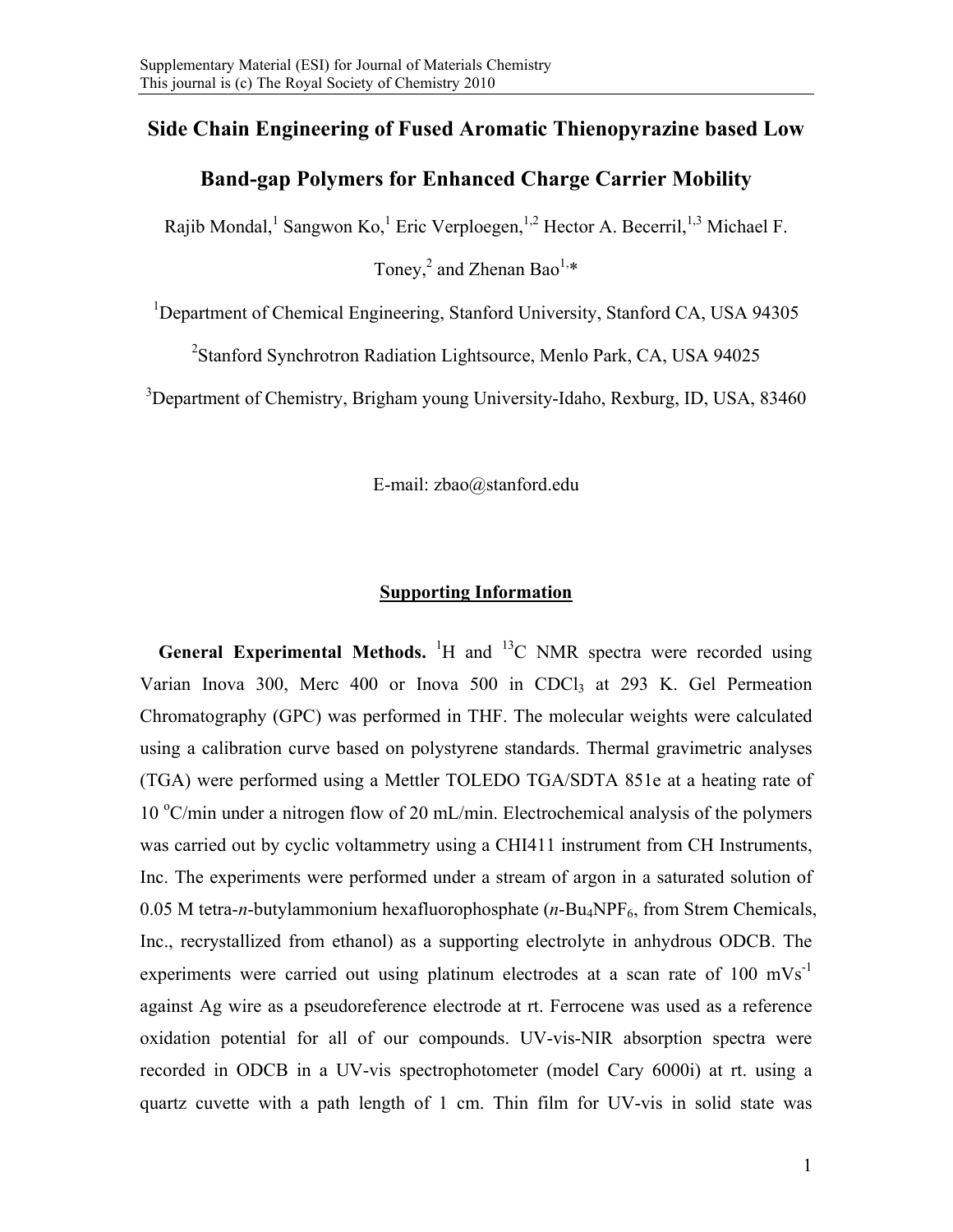prepared by drop casting. Optical bandgaps were calculated from the edge of the visibleabsorption bands from film spectra. HOMO of the polymers were estimated from photoelectron spectroscopy of the thin films.

3,4-diaminothiophene dihydrochloric acid salt was purchased from Acros Organics. 2- (3-alkyl-2-thienyl)-4,4,5,5-tetramethyl-1,3,2-dioxaborolanes were prepared according to the reported procedures.<sup>32</sup> 3,6-Dibromophenanthrene-9,10-dione (3) was synthesized according to a literature reported procedure. Tetrahydrofran (THF), N,Ndimethylformamide (DMF), and toluene were purified through the Pure Sol-MD Standard Design Solvent Purification System, Innovative Technology Inc. Dimethoxyethane (DME) was purchased from Acros Organics. Acenaphtoquinone, tetrakis(triphenylphosphine)palladium (0), N-bromosuccinimide (NBS), Aliquot336, chlororbenzene, and *o*-dichlorobenzene were purchased from Aldrich or Alfa Aesar and used without further purification.

GIXD data was taken at the Stanford Synchrotron Radiation Lightsource beam line 11- 3 using a wavelength of 0.9752 Å and an area detector. OTFT transfer and output characteristics were recorded in air using a Keithley 4200 semiconductor parametric analyzer (Keithley Instruments, Cleveland OH). Tapping mode AFM investigation of the films was done using a Multimode Nanoscope III with Extender electronics (Digital Instruments/Veeco Metrology Group, Santa Barbara, CA). Thickness measurements were performed with a Dektak 150 profilometer (Veeco Metrology Group).

## *Fabrication of OTFT Devices.*

*Surface modification of SiO<sub>2</sub> substrates.* OTS device substrates we used highly doped ntype (100) Si wafers (< 0.004 Ωcm) with a 300 nm dry thermal oxide gate dielectric (capacitance  $C_i=10$  nFcm<sup>-2</sup>). These wafers were cleaned in piranha solution (highly corrosive and oxidizing 7:3 mixture of  $H_2SO_4$  and  $H_2O_2$ ) for 30 min, rinsed with dionized water and dried under a nitrogen stream. For OTS treatment, a 0.1 % solution of octadecyltrimethoxysilane (Gelest Inc., Morrisville, PA) in trichloroethylene (EMD Chemicals Inc., Darmstadt, Germany) was spin-coated on the cleaned wafers, allowed to react overnight at room temperature in the presence of ammonia vapor. Excess silane was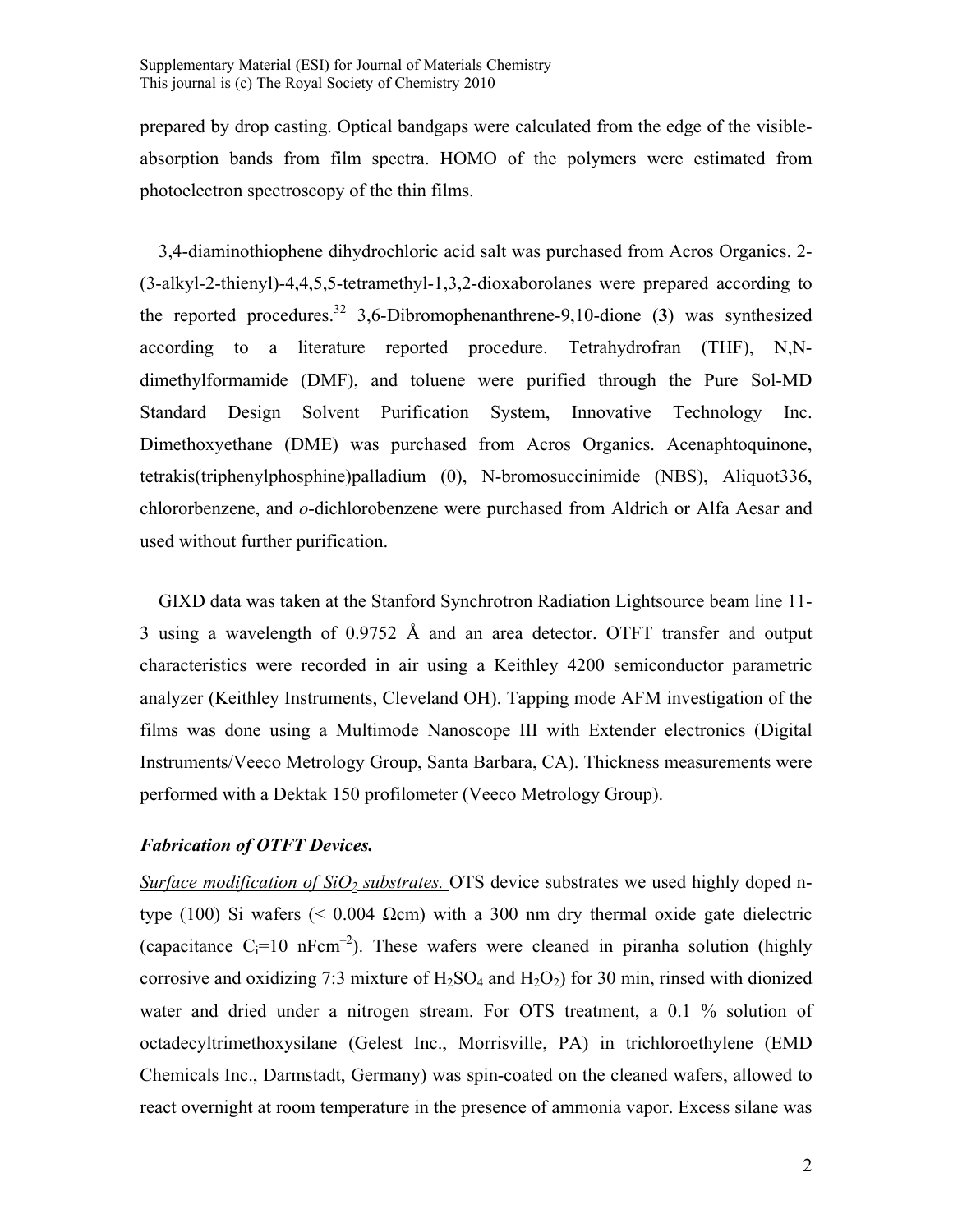removed by ultrasonication in toluene, followed by rinsing with toluene, acetone and isopropyl alcohol, and drying under a stream of nitrogen. OTS-treated wafers typically showed contact angle  $\sim$  99 $^{\circ}$ .

*Transistor fabrication and testing.* Inside a glove box with dry  $N_2$  environment we prepared 1 mg/mL solutions of the 5 different semiconductor copolymers in 1-2 dichlorobenzene (ODCB), and filtered them through 0.2 µm pore PTFE syringe filters. We applied enough solution to cover the modified  $SiO<sub>2</sub>$  substrates, and enclosed them in a glass chamber at 110  $\degree$ C saturated with ODCB vapor, to achieve slow evaporation ( $\sim$ 20 min). The films were then dried on a hot plate at 80°C for 30 min. After drying, some films were further annealed at different temperatures and for different amounts of time. The 40 nm gold contacts evaporated through a shadow mask had a  $W/L = 20$ , with  $L = 50$ µm.

#### *Solar Cell Fabrication and Characterization*

 Bulk heterojunction solar cells were prepared by spin coating mixtures of polymer and [6,6]-phenyl  $C_{61}$ -butyric acid methyl ester (PC $_{[61]}$ BM) dissolved in 1,2-orthodichlorobenzene (ODCB). Glass substrates coated with indium tin oxide (Thin Film Devices) served as device substrates. After cleaning the substrates by standard methods, a 50 nm layer of poly3,4-ethylenedioxythiophene polystyrenesulfonate (PEDOT-PSS) with a resistivity of 1 k $\Omega$  cm was deposited in air by spin coating. All subsequent processing and testing occurred in a nitrogen environment with oxygen levels maintained at less than 5 ppm. Polymer-  $PC_{[61]}BM$  solutions were then spun at 900 rpm for thickness of 110 nm and allowed to solvent anneal in a closed Petri dish. Aluminum electrodes with thicknesses between 75 and 100 nm were deposited by thermal evaporation at pressures of  $10^6$ - $10^5$  Torr. After electrode deposition, IV characteristics were recorded in the dark and under simulated 1 sun AM 1.5 radiation with a Keithley 2400 source meter. Illumination was achieved with a 91160 300 W Oriel solar simulator equipped with a 6258 ozone-free Xe lamp and an air mass AM 1.5 G filter.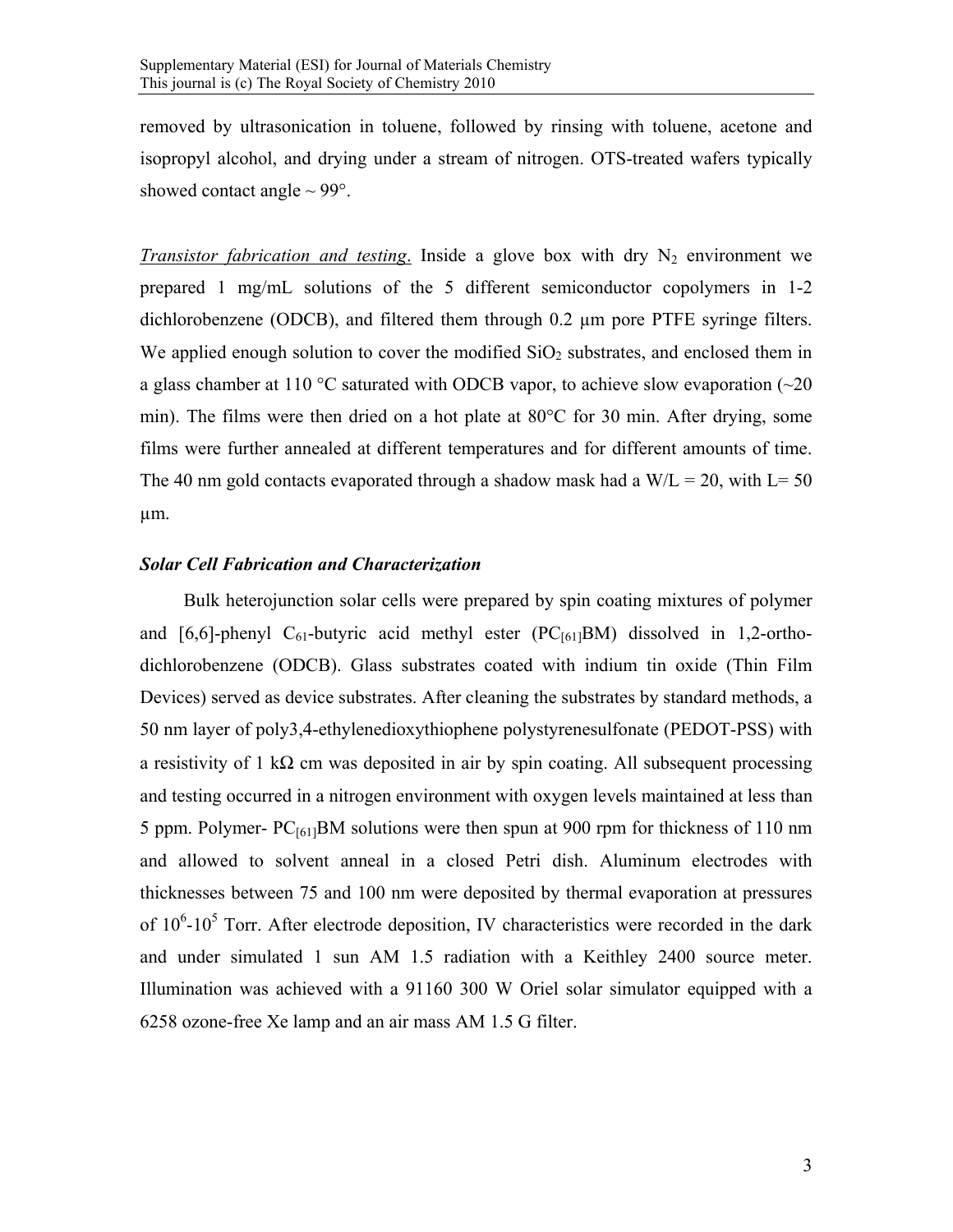

**Figure S1.** Representative I-V and output curves of *p*-type and *n-type* OTFTs of **PHEH-EHF** tested in the inert and dry atmosphere (glove box).



**Figure S2.** I-V characteristics under AM1.5 illumination for the solar cell fabricated from **PHEH-EHF** (polymer blend with PC[61]BM) at different annealing condition.